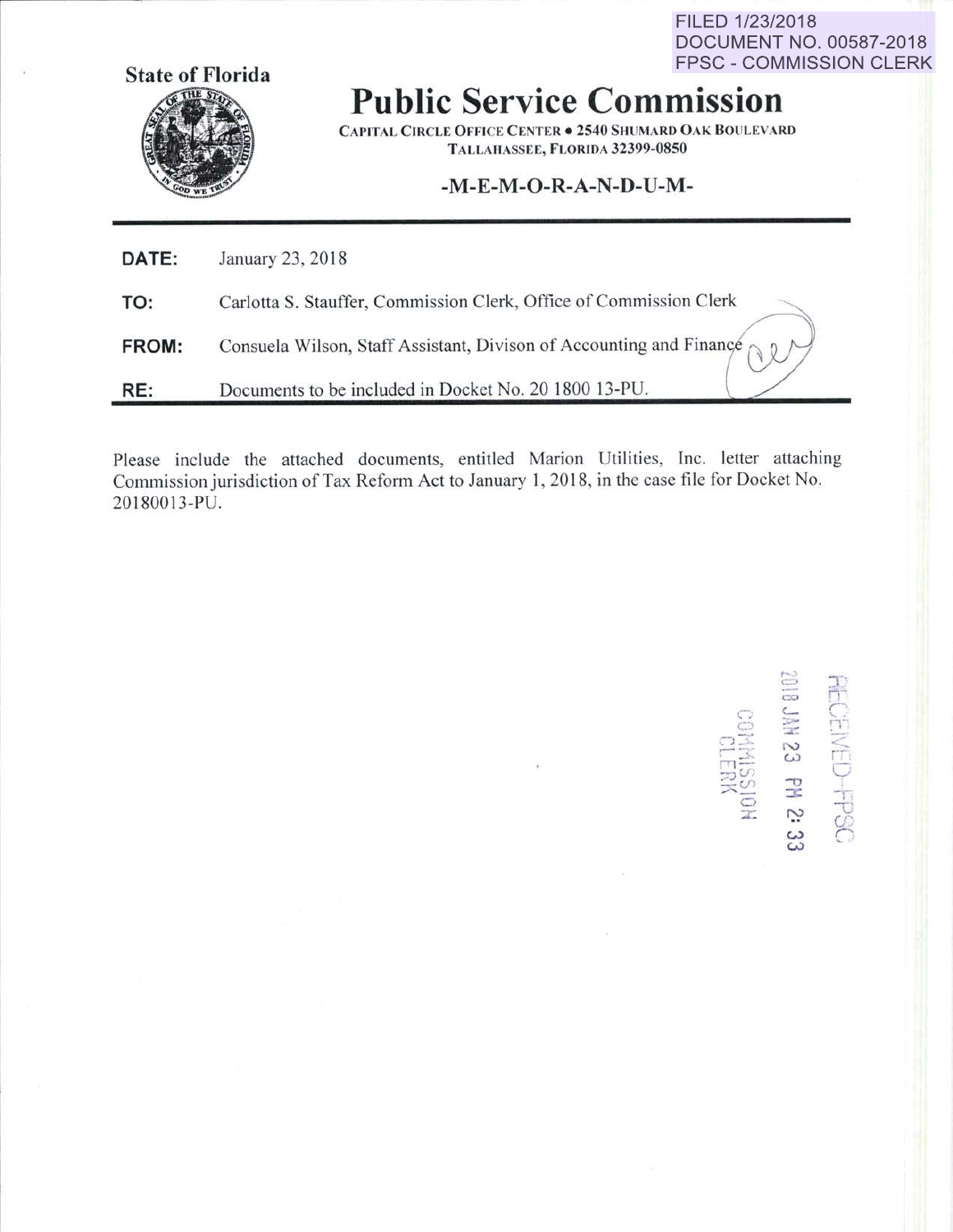## **Bart Fletcher**

**From: Sent: To: Subject:**  ttgator@aol.com Tuesday, January 23, 2018 12:00 PM Bart Fletcher Re: Follow-Up on Our Tax Reform Discussion

Bart Fletcher Chief of Surveillance & rate filings FPSC

Re: Marion Utilities, Inc

Dear Bart,

After review, we Marion Utilities Inc. agree to the attachment of Commission jurisdiction to revenues from Jan. 1, 2018, for the effect of the Tax Cuts and jobs acts to the extent it results in the Utility exceeding the upper limit of is authorized rate of return.

If you need anything else just let us know.

Yours truly,

Tim Thompson President

In a message dated  $1/19/2018$  1:08:20 PM Eastern Standard Time, BFletche@PSC.STATE.FL.US writes:

Good afternoon, Mr. Thompson.

This email is in response to your email below and to memorialize further our phone discussions. The Tax Cuts and Jobs Act (hereafter referred to as "ACT") became effective January 1, 2018. One important aspect of the ACT is that the statutory federal tax rate of 35 percent has been reduced to 21 percent. The ACT has the potential to impact jurisdictional electric and gas utilities, as well as certain jurisdictional water and wastewater utilities.

Because the ACT became effective January 1, 2018, Commission staff has been asking utilities, that do not already have revenues attached for the potential impact of the ACT, to attached Commission jurisdiction to revenues from January 1, 2018, to the extent any potential impact would exceed the upper limit of said utility's authorized return. For utilities that do not desire to do so, Commission staff will be filling a recommendation on January 25, 2018, to attached jurisdiction on the potentially affected utilities, for which the Commission will consider staff's recommendation at its February 6, 2018, Commission Conference.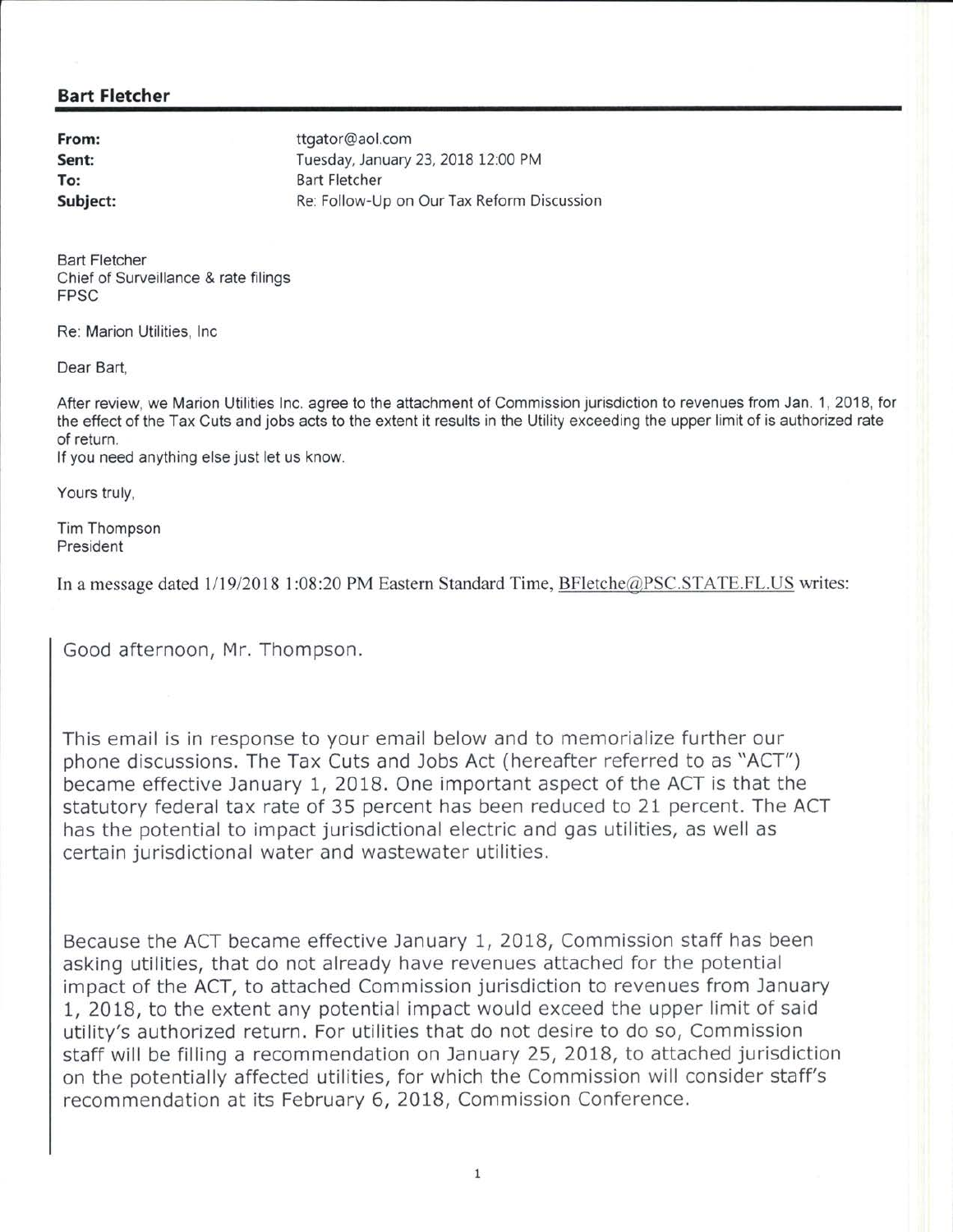Further, Commission staff will be holding separate meetings with electric utilities, gas utilities, and water and wastewater utilities next month to discuss how to address the potential impact of the ACT.

I hope the information above is helpful.

Thanks,

Bart Fletcher

Bureau Chief of Surveillance & Rate Filings

2540 Shumard Oak Boulevard

Tallahassee, FL 32399-0850

Phone: (850) 413-7017

Fax: (850) 413-7018

bart.fletcher@psc.state.fl.us

Please note: Florida has a very broad public records law. Most written communications to or from state officials regarding state business are public records available to the public and media upon request. Your e-mail communications may therefore be subject to public disclosure.

From: ttgator@aol.com [mailto:ttgator@aol.com] Sent: Friday, January 19, 2018 11:57 AM To: Bart Fletcher Subject: Re: Follow-Up on Our Tax Reform Discussion

I'm not quite sure if we need to consult someone before signing off on something that we're not totally sure what it means, or how it will affect us. Can you give me a little more information about this?

Thanks,